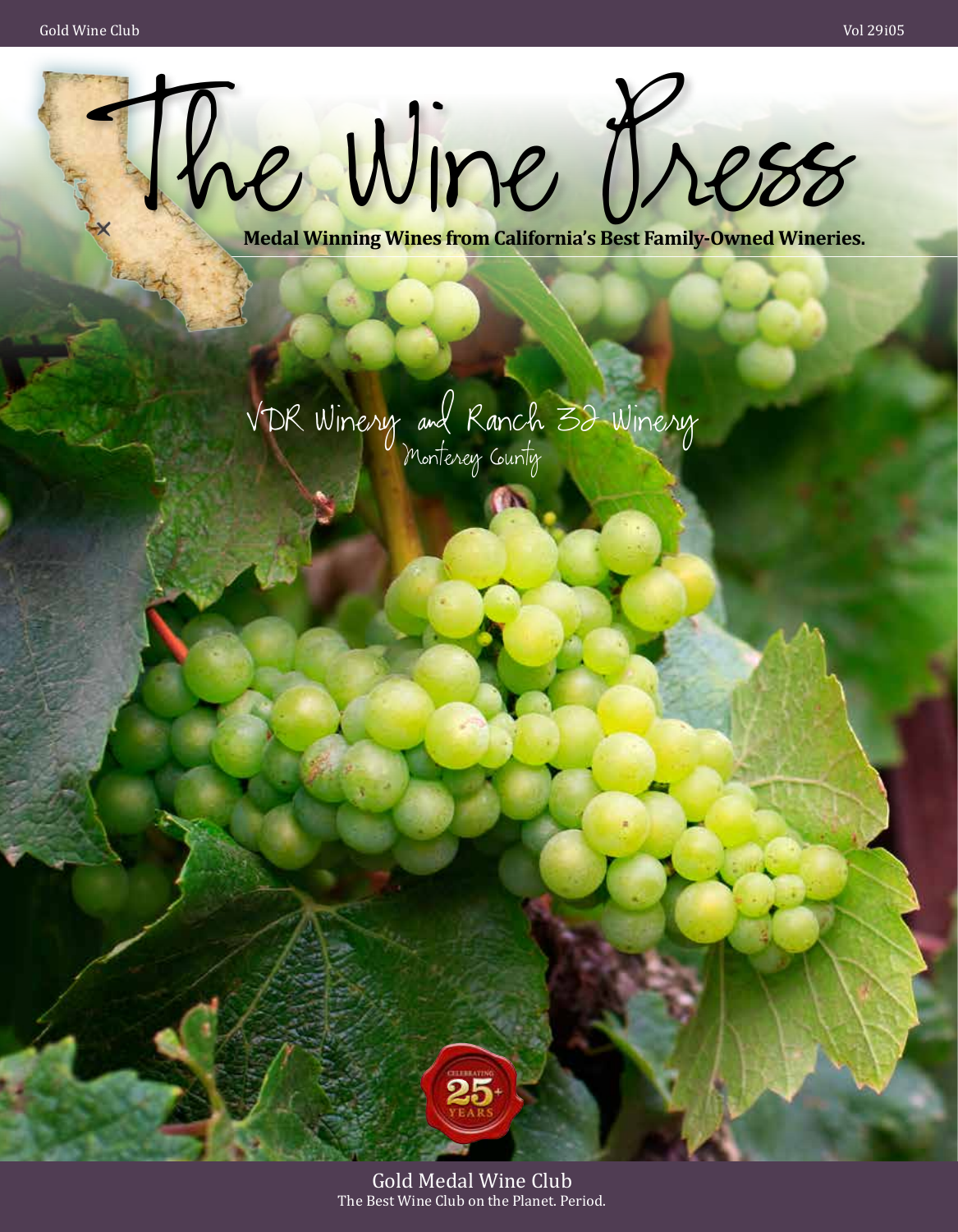

## VDR 2014 Red Wine Hames Valley, Monterey County, California

600 Cases Produced



A blend of 63% Petit Verdot and 37% Petite Sirah, the VDR 2014 Red Wine comes from the winery's estate Hames Valley Vineyard, nested at the foot of the Santa Lucia Mountain Range in the Hames Valley AVA of Monterey County. Here, the long, warm days create an ideal setting for growing top quality Petit Verdot and Petite Sirah, and the dramatic nighttime cooling helps preserve the firm structure and balanced acidity. The name, VDR (Very Dark Red) frankly speaks for itself with this wine. Petit Verdot is a grape of dark color, stout tannins and concentrated flavors. The small berries of Petite Sirah means a more intense maceration of skin-to-juice ratio and some of the longest tannins of any wine grape. Together, they create a dark, concentrated wine that can be enjoyed now, but it will also age well for a decade or more. The 2014 VDR is full bodied yet supple with deep, ripe fruit flavors of black currant and black raspberry, perfumed by delicate notes of crushed violet. A firm, chalky tannin structure supports the velvety, luscious mouthfeel while the dense flavors linger on the long, layered finish. Aged 12 months in oak. Enjoy!

#### **Gold Medal Special Selection**

### Ranch 32 2016 Estate Grown Chardonnay Arroyo Seco, Monterey County, California

The Ranch 32 2016 Estate Grown Chardonnay hails from two sustainably farmed estate vineyards on the western shelf of the Salinas Valley below the Santa Lucia Mountains. The climate here is heavily influenced by the cool afternoon winds that sweep down the Salinas Valley off the Monterey Bay. With nutrient-rich soils, this is renowned terroir for both Chardonnay and Pinot Noir. Bright, crisp, and balanced, the Ranch 32 2016 Chardonnay captures the distinct personality of the Arroyo Seco AVA. The nose delivers notes of pear, citrus, tropical fruit and toasted vanilla beans, while the palate offers rich and concentrated flavors of pineapple, butterscotch, and fresh minerality. This versatile wine can be served as an aperitif or as an accompaniment to your favorite seafood dishes. Aged 10 months in French oak. 100% Chardonnay. Enjoy!

#### **Gold Medal Special Selection**

HOW WE CHOOSE OUR WINES: Gold Medal Wine Club showcases two wines each month from only the best small wineries of California. Featured wines include those which have earned medals in the top wine-industry competitions or have been highly rated by a respected national wine publication (see goldmedalwineclub.com/resources/wine-ratings). On occasion, we feature a pair of wines which are newly released by the winery and which medals and reviews are forthcoming. Each and every selection is a superb wine made in small quantities and with very limited distribution. There are over 3,000 wineries in California producing thousands of different wines. Only wines fitting the above criteria are considered in choosing the featured selections each month.

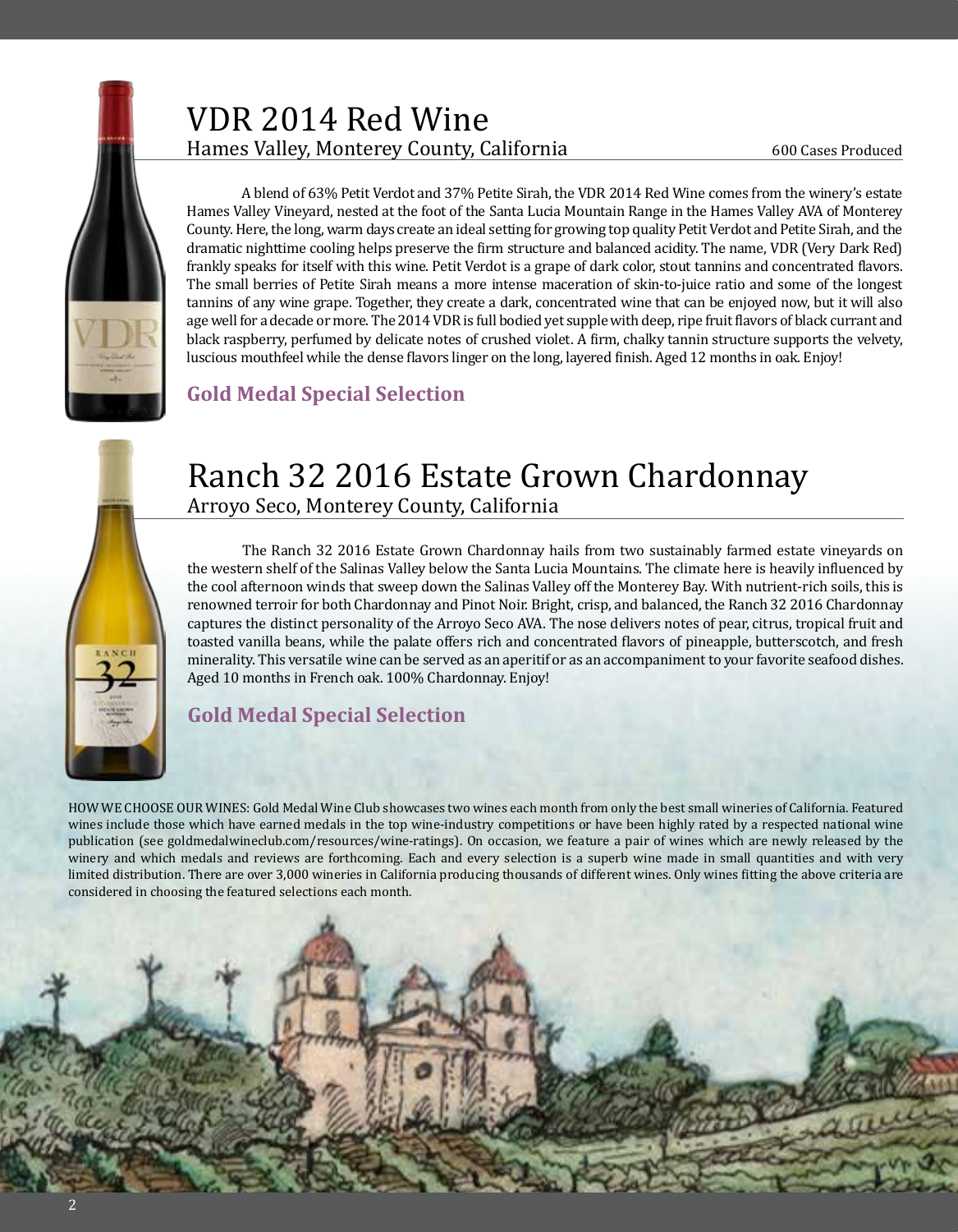# DR Winery and Ranch 32 Winery

A pair of ultra boutique Monterey County wineries offer incredibly focused, terroir-driven wines that capture the versatile growing region along the northern tip of California's Central Coast.

The ever-evolving California wine industry has created a number of new categories that are considered aides for the consuming public. Among the new types are the so-called niche wineries, that offer limited portfolios intended to fulfill perceived holes in the industry's offering selections. Both of this month's Gold Wine Club selections fit the descriptor of a niche winery.



Both VDR (Very Dark Reds) and Ranch 32 Wineries are owned by the Scheid family, one of the most passionate families who cares about not only crafting the best wine possible, but also honoring their commitment to being good stewards of the and supporting the local Monterey County community.

# 2 Winery

True to its innovative name, VDR Winery (Very Dark Reds) offers distinctive red varietal wines that are dark red in color. Derived from the old-time grower's practice of listing available wines for purchase at the bottom of a page under the VDR designation, these wines were usually small lots of unused, high quality juice that were mainly used for coloring in blended wines.

"We noticed that our Petite Sirah from Hames Valley was of exceptional quality. Also, the Petite Verdot was almost amazing," offered owner Scott Scheid. "We decided the resultant wine filled a void and VDR Winery was the perfect spot for the blend."



VDR Winery's very dark red wines hail from the up-and-coming Hames Valley AVA of Monterey County. Here, the warmer climate and large diurnal temperature change from day to night, allows red varietals such as Petite Sirah and Petit Verdot to thrive, producing grapes with concentrated, fruit-forward flavors.

VDR made its debut in 2013 with a limited release of some 600 cases. It has grown to around 1,000 cases for the current year and has garnered a number of accolades since its debut. VDR Winery is expected to continue evolving into a formidable brand. Scheid credits his sister Heidi with naming the entity.

Ranch 32 Winery

First planted in 1972, Ranch 32 is considered the home vineyard for Scheid Family Wines. Its 130 acres lie within the prized Arroyo Seco AVA, home to a number of California's finest Chardonnays. All vineyards are sustainably farmed and crafted to represent the tremendous depth and character that reflect the terroir of their origin.

Ranch 32's numerical designation resulted from the fact that early computers were only able to display two numerical digits and the Ranch 32 designation was always used by early employees of the company.

Ranch 32 Winery came into existence in 2010 with an initial offering of only 500 cases. It has also grown to its current level of around 1,250 cases, but is expected to grow as Ranch 32 Winery evolves.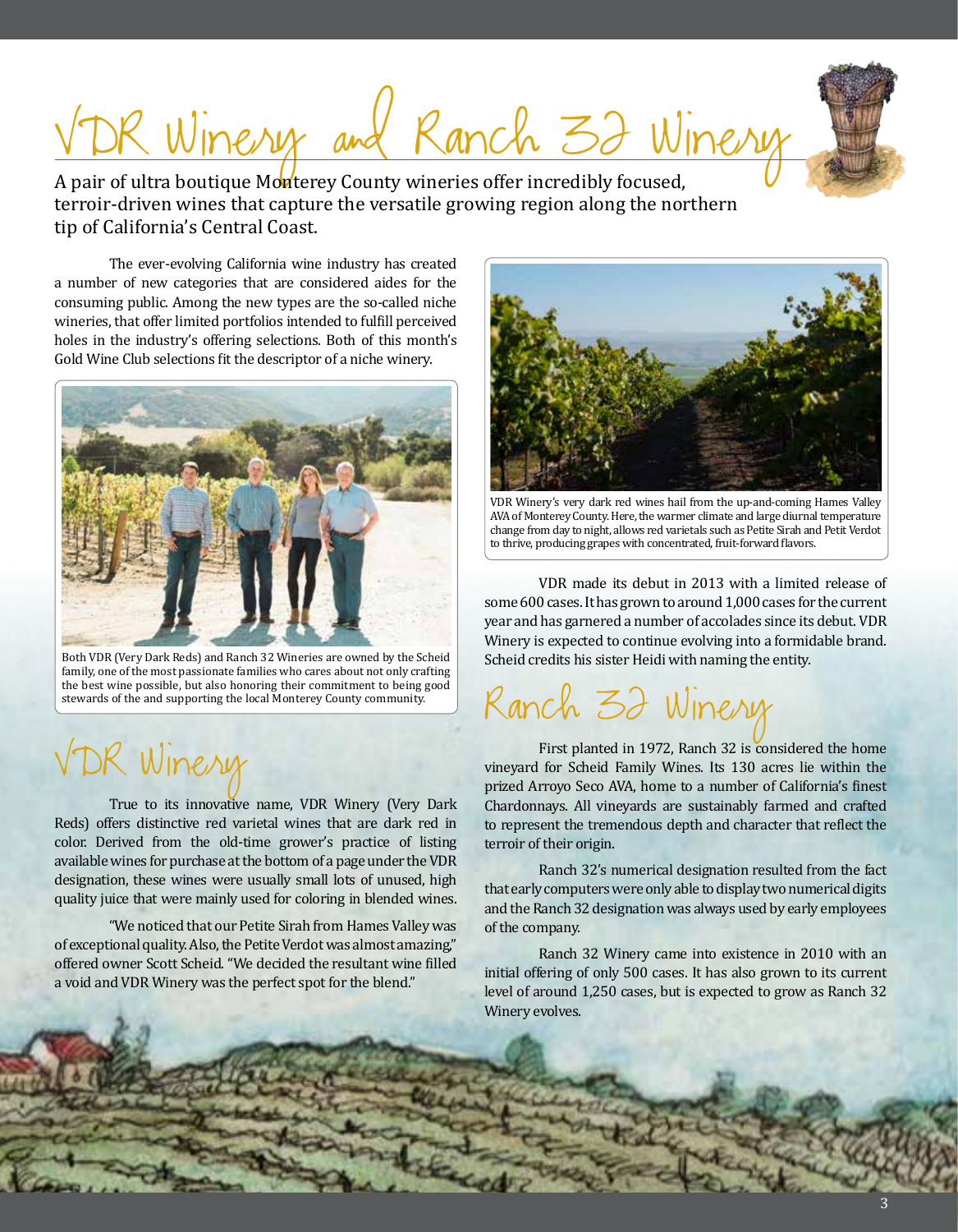

# Dave Nagengast, VDR Winemaker

A top notch discus thrower in both high school and college, Dave Nagengast chose the wine industry to show his skills. After competing in collegiate track and field at Cal State Fresno, Nagengast received a Bachelor of Science in Agriculture Science with an emphasis in Enology in 1985. He pointed to the complexity of the winemaking process as the main reason for his interest in the craft.

Over the next few years, he was employed as an assistant winemaker at several wineries including Storrs Winery & Vineyards, Mirassou Winery and San Martin Winery. His winemaking philosophy is to accentuate the character of the grape through the finished wine. Nagengast's goal is to make wines that are true to the grape and balanced in mouthfeel. He feels he is still learning his art after more than 30 years in the role of winemaker. Nagengast is also the current winemaker for Scheid Family Vineyards.

Nagengast is also the owner of Nagengast Estate Vineyard, overlooking Hog Canyon and of the very successful Cinquain Cellars Winery in San Miguel, CA where his family currently resides.

# Vincent Catalaa,Ranch 32 Winemaker

Born and raised in Saint Jean, a suburban town near Toulouse, France, Catalaa holds a Master's of Science in Enology and Viticulture from University Paul Sabatier in the same city. He interned in both France and South Africa before immigrating to the United States. Other notable winery jobs include Chateau Saint Auriol (Corbieres), Blossom Hill Winery and Josh Jensen's heralded Calera Wines where he served as an assistant winemaker.

Catalaa considers himself an accomplished cook and delights in pairing specific wines with foods. His first wine experience as at age 2, when his parents offered him some that had been watered down. His preferences tend toward older Bordeaux-style wines, particularly ones that have had a chance to develop in the bottle. Although, he has recently become a convert to California Pinot Noirs and particularly the elegant, silky ones reminiscent of fine Burgundies.



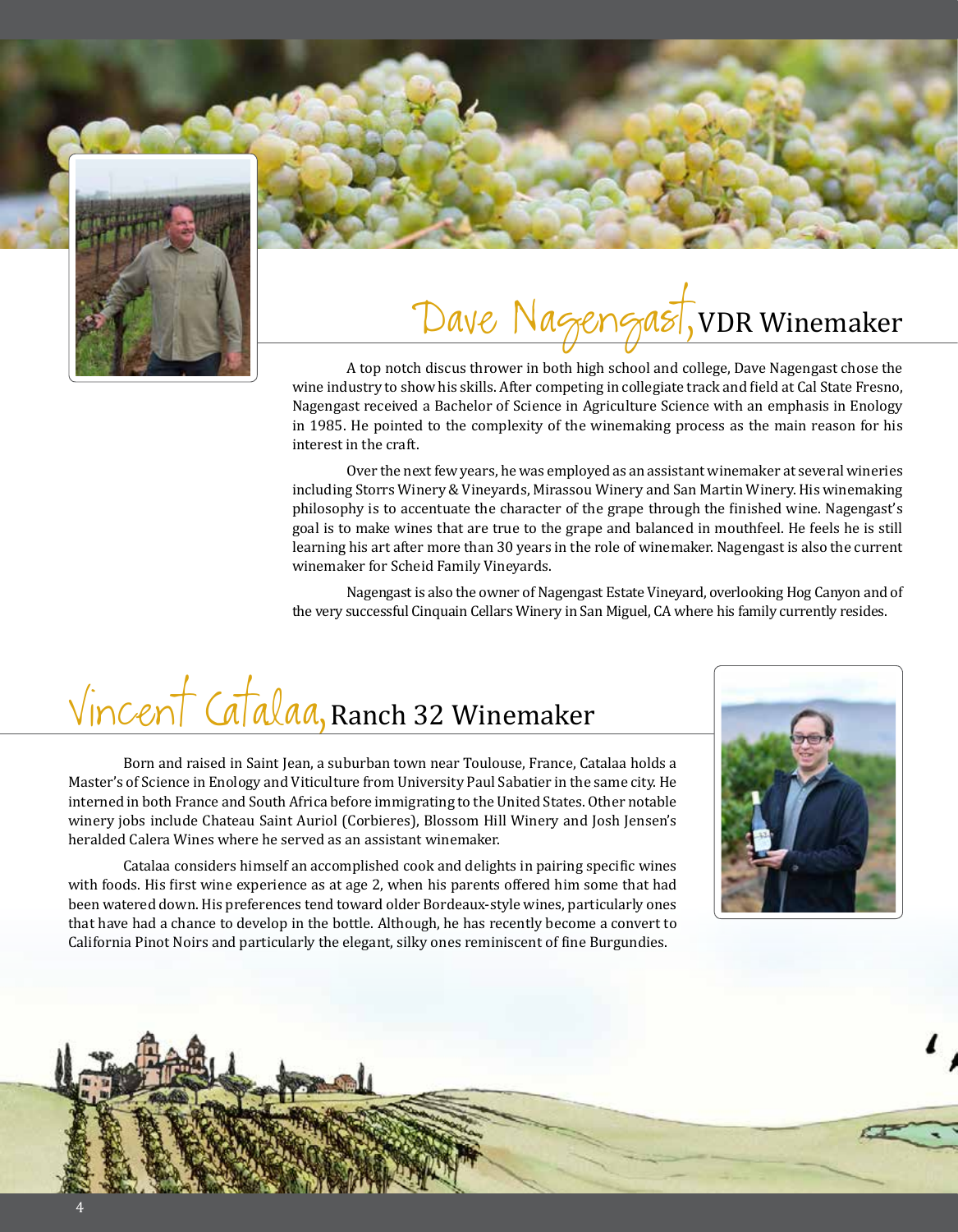

Food Pairings from VDR and Ranch 32



#### VDR Coffee Crusted Beef Tenderloin Pair with the VDR 2014 Red Wine

1 (3-4 lb) trimmed beef tenderloin

- Kosher salt and freshly ground black pepper
- 2 Tbs coffee beans
- 2 Tbs black peppercorns
- 2 tsp grated unsweetened chocolate (100% cacao)
- 1 Tbs Dijon mustard

4 anchovy fillets, chopped 3 garlic cloves, minced 3 Tbs olive oil 1 Tbs chopped fresh tarragon Needles from 2 sprigs fresh rosemary, chopped

Take the beef out of the refrigerator 1 hour before you plan to roast it and season with salt and pepper. Preheat the oven to 425 degrees.

Crush the coffee beans and peppercorns with a mortar and pestle or on the counter with the back of a small, heavy skillet. Mix the coffee bean-peppercorn mixture with the chocolate, mustard, anchovies, garlic and 1 Tbs of the olive oil to make a thick paste.

Heat the remaining 2 Tbs olive oil in a large, ovenproof skillet over high heat. When it shimmers, add the beef and sear it on all sides, about 8 minutes. Press down on the beef to get a good crust on it. Slather the paste on the beef and strew the herbs on top.

Slide the skillet into the oven and roast until the beef registers 120 to 125 degrees for medium-rare; start checking with an instant-read thermometer after 20 minutes. Tent the roast loosely with foil and let it rest for 30 minutes before carving. *Recipe provided by VDR Winery.* 



## Marinated Grilled Shrimp Skewers

Pair with the Ranch 32 2016 Chardonnay

- 3/4 cup olive oil 1/3 cup chopped fresh parsley 1 lemon, juiced 2 Tbs favorite hot sauce 2 cloves garlic, minced 1/2 Tbs tomato paste
- 2 tsp dried oregano 1 tsp salt 1 tsp ground black pepper
- 2 lbs shrimp, peeled & deveined (leave tails attached)

In a mixing bowl, mix together olive oil, parsley, lemon juice, hot sauce, garlic, tomato paste, oregano, salt and black pepper. Reserve 1/4 cup marinade for basting later. Mix the shrimp in with the remaining marinade and toss to coat well. Pour the shrimp and marinade mixture into a large plastic bag and refrigerate for two hours.

Preheat grill for medium-low heat. Thread shrimp onto skewers, piercing once near the tail and once near the head. Discard marinade. Lightly oil grill grate. Cook shrimp for 5 minutes per side, or until opaque, basting frequently with reserved marinade. *Recipe provided by Ranch 32 Winery.* 

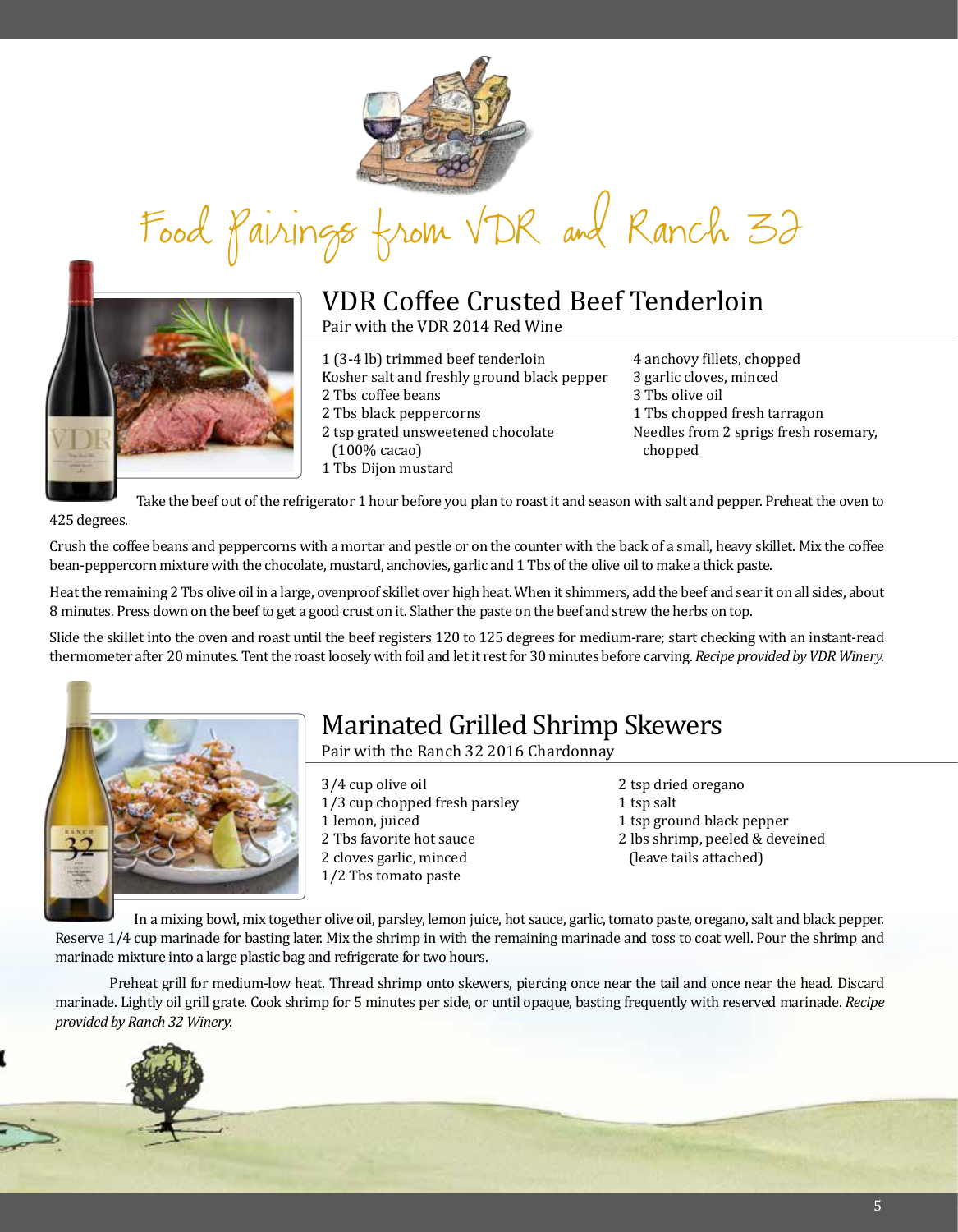# Scott Scheid, In The Spotlight

When Scott Scheid was growing up in the Southern California city of Costa Mesa, he wasn't at all sure of what he wanted to do with his life. His father, Al Scheid, was an investment banker and Scott was presumed to follow in his father's footsteps.

"I attended Claremont McKenna College," Scheid recently recalled, and graduated in 1982 with a degree in economics. I still wasn't sure about a job, but my father was still keen on banking so I set up some interviews. After talking to a number of companies, I finally decided to go to New York and work for E.F. Hutton. A year later, I was made an options trader and began making some decent money."

But, his mother wasn't particularly happy with his move to New York and Scott Scheid was acutely aware that his family was extremely close, so he literally kept his options open. His father provided the impetus for the young trader to return to California.

"My Dad love to put deals together, and was successful in starting a number of companies by arranging the financing," Scheid related. "Any industry he thought had an excellent chance at success caught his interest and he put together investors and made the company a reality. He was extremely successful with emerging companies and industries."

At one point, Al Scheid became enamored with the wine industry and its fortuitous upside. He had planted his first rootstock in 1972 in a part of Monterey County that he thought had potential. Back then, Monterey County was little more than a passing thought for the well-conceived wineries of Napa Valley and Sonoma County.

"Dad named his new venture the Monterey Farming Company and approached his clients about investing in the

project. His idea was to keep these investors for a period of time and utilize the write-

offs and perks the wine industry offered," continued Scott Scheid. "Many investors loved the idea of owning a piece of a winery and the idea took off. I would return home for visits and most of the stories were centered around the wine industry."

In June of 1986, Scott Scheid departed New York and returned to his family. His younger sister, Heidi, was an accounting analyst with Ernst & Young and agreed with her father that the wine industry provided an excellent opportunity for growth.

"We are an extremely close family and I was intrigued with the idea of Monterey County emerging as a major grower in the California wine industry. We were already supplying a number of top wineries with grapes, so I decided to become part of the operation. In the beginning, we were just farmers, but after a while it became apparent that we begin making wines with our name on them due to the success other wineries had with our fruit," he added.

Both VDR Winery and Ranch 32 Winery are products of that evolution and play an important role in his company's future development. "We want to grow these brands both nationally and even internationally," Scheid confided. "They are both unique unto themselves and provide us with a platform to feature different varietals in a distinctive setting and package."

Scott Scheid is truly a family-oriented man that possesses the vision and expertise necessary in the highly competitive modern California wine industry. His wines are serious additions to the state's expanding portfolio and carry the banner of Monterey County to its highest levels.



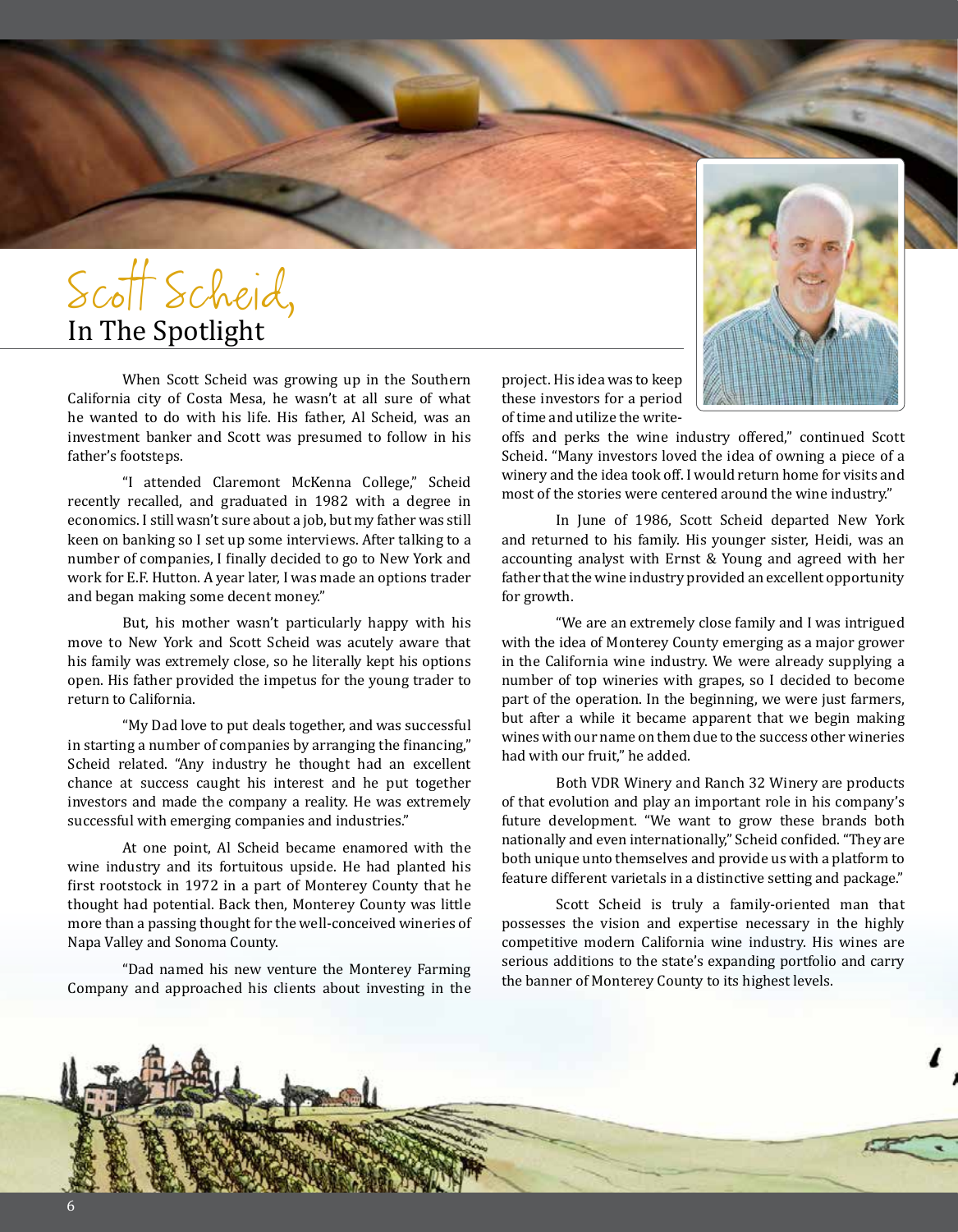# Wine Regions: Arroyo Seco & Hames Valley

The vast expanse that comprises the Monterey County AVA consists of approximately 140,000 acres of planted vines that run the veritable gauntlet of varietals and terroirs on California's extensive Central Coast growing area. The region is sub-divided into nine sub-AVA's that vary in size and quality of fruit

produced. Two of these sub-regions provide the grapes for this month's *Gold Wine Club s*elections, the heralded Arroyo Seco AVA and the lesser known but equally established Hames Valley AVA.

**Arroyo Seco AVA** - Its name literally means 'dry riverbed' and is synonymous with top grade Chardonnays that have excelled from the area for the past four or five decades. Arroyo Seco's AVA begins in a steep and narrow gorge at the foot of the storied Santa Lucia Mountain Range and the AVA, and its topography, widen as it moves east and eventually becomes the warm and fertile soil of the incredibly productive Salinas Valley.

Arroyo Seco's AVA has numerous microclimates and soil types due to the aforementioned topography. Vineyards located deep in the canyon are shielded from the ever present afternoon winds and encounter warmer temperatures. On the valley floor,



those same breezes off the Pacific Ocean cool the grapes, curbing their growth and intensifying the fruit flavors.

Given its AVA status in 1983, there are more than 7,000 acres under vine in Arroyo Seco that continues to be rated as one of California's premier growing areas.

**Hames Valley AVA** - Hames Valley sits at the foot of the Santa Lucia Mountains in Monterey County's southern tip and possesses its own unique climate that makes it so friendly for red varietals. Even though some afternoon Pacific cooling occurs, Hames Valley AVA's geographic location mostly shelters the vineyards from the winds that frequent the Salinas Valley corridor and provides a warmer climate than the more northerly vineyards in Monterey County.

Hames Valley's AVA is relatively new, having achieved its status in 1994. Topography is similar to France's Rhone Valley that is famous for producing some of France's most flavor-forward wines. Its shale-loam soils and warmer climate makes it capable of producing grapes with concentrated, forward flavors that are vitally important to red varietals. Its elevations reach almost 1,300 feet, another excellent factor in considering suitable plating sites.

## **Add a Plus! Bottle**  To Your Next Wine Delivery The *Plus! Program* automatically adds one special wine to each regularly scheduled wine delivery, or as often as you like! *Plus!* wines are all highly rated, very small production wines with availability too limited for all regular club members to receive. Join Today! **\$18-\$22/Delivery** This month's *Gold Club* featured *Plus!* wine: **Bellacana 2016 'Hillside Select' Cabernet Sauvignon, Alexander Valley, Sonoma County 92 POINTS + GOLD MEDAL**  - The Press Democrat North Coast Wine Challenge